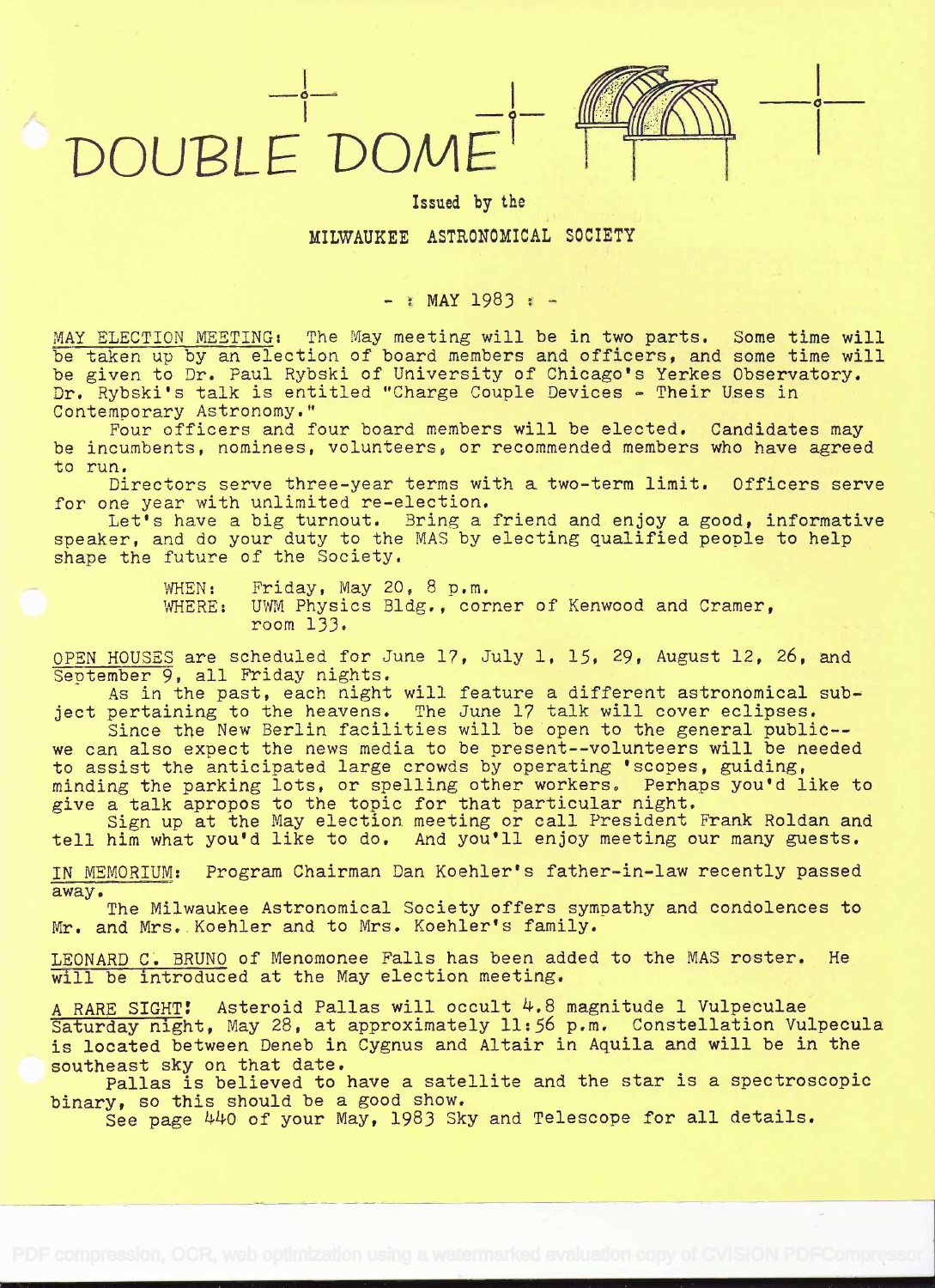26" TELESCOPE NEWS: Hip! Hip! Hurrah! All 175 pounds of the 26" primary mirror are here and awaiting installation! Gerry Samolyk showed a slide of it at the April meeting. Other slides showed the assembly of the polar axis.

Now we need people, particularly machinists, to work on the drive mechanism, and someone who can get some aluminum castings poured. Incidentally, thanks to Badger Foundry for some donated castings.

26" TELESCOPE MEETING: Observatory Director Gerry Samolyk will hold <sup>a</sup> meeting at his home at 411 N. 61st St. (258-5076), Sunday, May 22, at 2 p.m. Anyone working on the telescope, or would like to, or just wants to sit in should be there.

THE 37TH ANNUAL CONVENTION of the North Central Region of the Astronomical League (NCRAL), hosted by the Des Moines Astronomical Society, will take place May 13 and l4 at the Best Western Inn in Ankeny, Iowa, just off the  $I-35$  exit about  $4$  miles north of I-80. Ankeny is about  $4$  miles north of Des Moines, and approximately 370 miles from Milwaukee.

Attendees will enjoy:

- o Paper sessions.
- o Observing through the 8" refractor at Drake University.
- o A Bar-B-Q dinner at Ashton-Wildwood Park followed by observing through 8", 12.5", and 16" reflectors.
- o Astrophoto, astroart, telescope and equipment fairs.
- o Three principal speakers. For complete information and registration forms, write Jeffrey R. Lewis, 3407 SE 18th Court, Des Moines, Iowa 50320.

NORTHERN LIGHTS, the North Central Region Astronomical League quarterly newsletter, will again be published in June.

Besides reporting what's happening in other regional societies, the publication also prints unusual and interesting astronomical articles. Editor J. Fox welcomes items even if you are not a subscriber.

If you'd like to subscribe, send \$2.50 for an annual subscription of four editions.

Remit to Mr. James Fox, 14601 55th St. South, Afton, Minn. 55001.

FOR SALE: Cambron 800 mm f/8 telephoto lens. Fits any camera by means of an adapter ring available in any camera store. Priced at \$175.00. Please call Eric Waliner at 782-3935.

SUBSCRIPTIONS TO ASTRONOMY, the quality astronomical magazine published in Milwaukee and edited by MAS member Richard Berry, may be ordered from Treasurer Jim Toeller by calling 352-7144. The cost is \$12 per year or half the \$24 annual cost. Subscriptions received now will be pro-rated to the first of 1983.

HERE ARE MEMORY AIDS to recall that, in order outward from the planet,<br>Jupiter's major satellites I, II, III, and IV are Io, Europa, Ganymede, Jupiter's major satellites 1, 11, 111, and iv are 10, Europa, Ganymede,<br>and Callisto. Since the first letters do not form an intelligible acronym, Joe Kamichitis of the Lackawanna AS of Scranton, Pa. suggests the following mnemonics:

Increasing Energy Gets Costly.<br>In Effect, Greed Corrupts.<br>I Eat Graham Crackers. TFrom the Lackawanna AS "Ecliptic").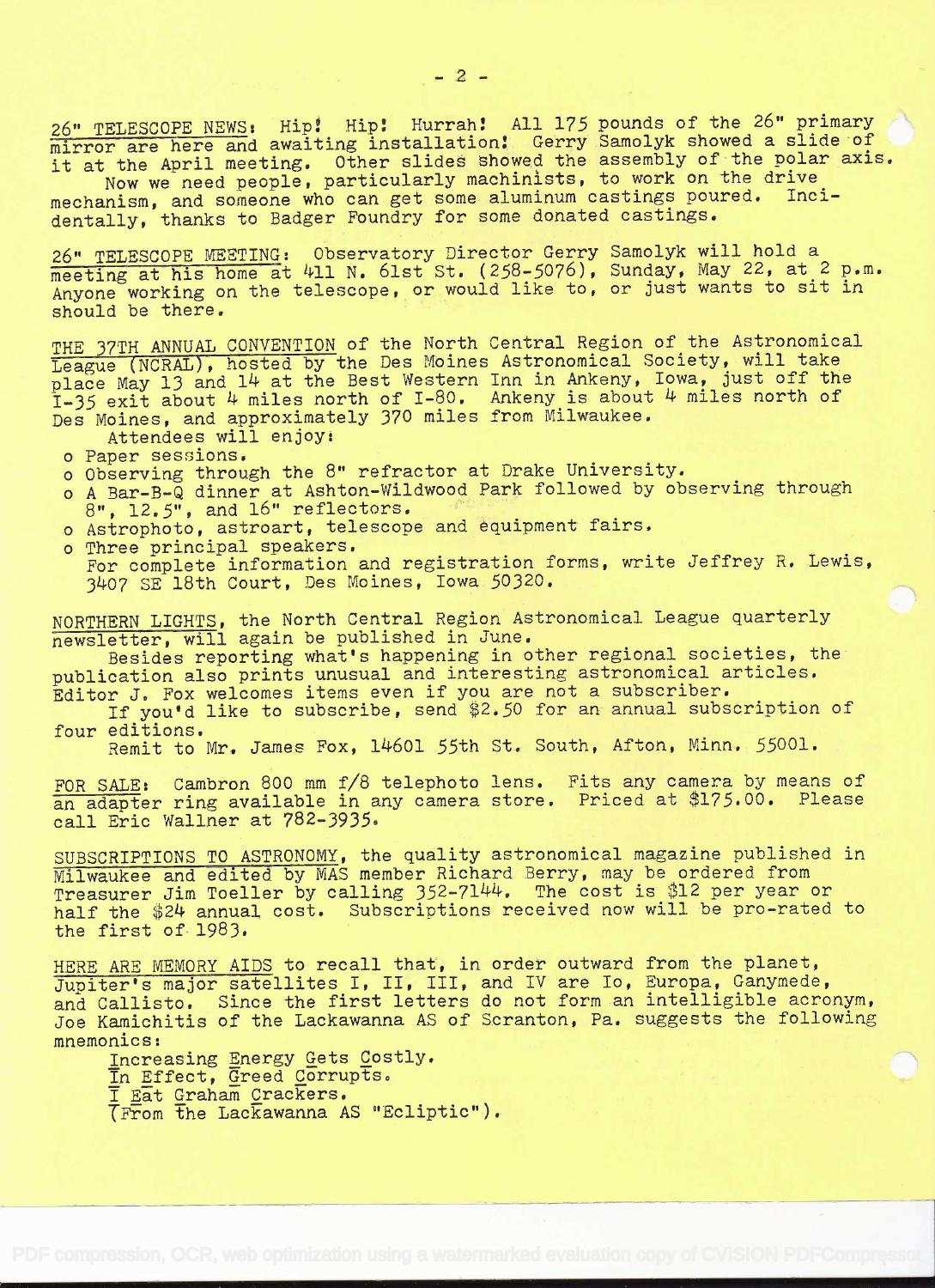$\bigcap_{k=1}^{\infty}$  ARL SAGAN'S "COSMOS", one of themost spectacular and thought-provoking deries ever aired on television, can be seen again on WMVS/FBS Channel 10, Sundays at 8 p.m., with a repeat Thursdays at 10:30 p.m. These interesting and fascinating programs are devoted to astronomy, space exploration, and general science. AN AMATEUR ASTRONOMER'S WIFE, a poem by Mrs. Hedi E. Lattey. (From the Observer, newsletter of the Pox Valley Astronomical Society.) <sup>I</sup>wake up with a start in the dead of the night, I know something is wrong, and I turn on the light, The place on the pillow beside me is bare, My husband is missing, he's gone. Who knows where? Perhaps he's recounting his variable mope. stars, Or seeing invisible markings on Mars. Then the moon is high up, and the Earth's  $He'11$  be d<br>lights are dim lights are dim, Is he perched upon Plato's precipitous<br>rim? r im? Oh, what is this thing that's come into our life? There once was a time when my husband was mine, Now he's way out in space where the galaxies shine, And he spends all his time with his old telescope, While I lie here alone, and I shiver and mope. By dawn he'll be back; as he grabs a few winks He'll be dreaming of Venus , and Lepus and Lynx. And when he's awakened by coffee's sharp smell, His eyelids will droop; he'll be grouchy as well. Oh, pity poor me, an astronomer's wife.

MEMBER'S NIGHT KEYHOLDERS:

|  | TOMOTOL O TATALLE THETATOLOGICA |          |  |                      |                                                                                                                                                                                                                                |
|--|---------------------------------|----------|--|----------------------|--------------------------------------------------------------------------------------------------------------------------------------------------------------------------------------------------------------------------------|
|  | May 7 L. Burazin                | 481-4852 |  | June 4 C. Hesseltine | 482-4515                                                                                                                                                                                                                       |
|  | 14 R. Berry                     | 442-4267 |  | 11 B. Ganiere        | 425-1384                                                                                                                                                                                                                       |
|  |                                 |          |  | 18 D. Harris         | 964-1428                                                                                                                                                                                                                       |
|  | 21 W. Collins                   | 255-4169 |  |                      |                                                                                                                                                                                                                                |
|  | 28 G. Hall                      | 786-8579 |  |                      |                                                                                                                                                                                                                                |
|  |                                 |          |  |                      | and the contract of the contract of the contract of the contract of the contract of the contract of the contract of the contract of the contract of the contract of the contract of the contract of the contract of the contra |

)aturday night is member's night at the observatory. All members are invited to come out to observe, learn how to use the equipment available, or just chat. Call the keyholder the Fri. before his night - cancel Sat. if necessary. Keyholder should report anyway. He will also oversee tours during the week ending with his assigned night. Mr. J. Toeller  $(352-7144)$ will act on requests.

 $-$  ; FULL FLOWER MOON THURSDAY, MAY 26  $\cdot$  -

JUNE DOUBLE-DOME DEADLINE: Wednesday, June 8. Please notify the editor of items to be included in the June issue by this date.

DIRECTORY: President - Francisco Roldan - 344-2354 Vice President - Eileen Korenic - 541-3999 Program Chairman - Daniel Koehier - 544-1178 MAS Secretary, 26" Telescope Chairman - William Tuerck - 782-2844 Treasurer - James Toeller - 352-7144 Observatory Director - Gerry Samolyk - 258-5626 Asst. Obs. Director - John Asztalos - 258-5626 Double-Dome Editor - LeRoy Simandi - 933-3052 MAS Observatory - 18850 W. Observatory Rd., New Berlin - 542-9071

PLEASE SEE PAGE 4 for May to September 1983 events calendar.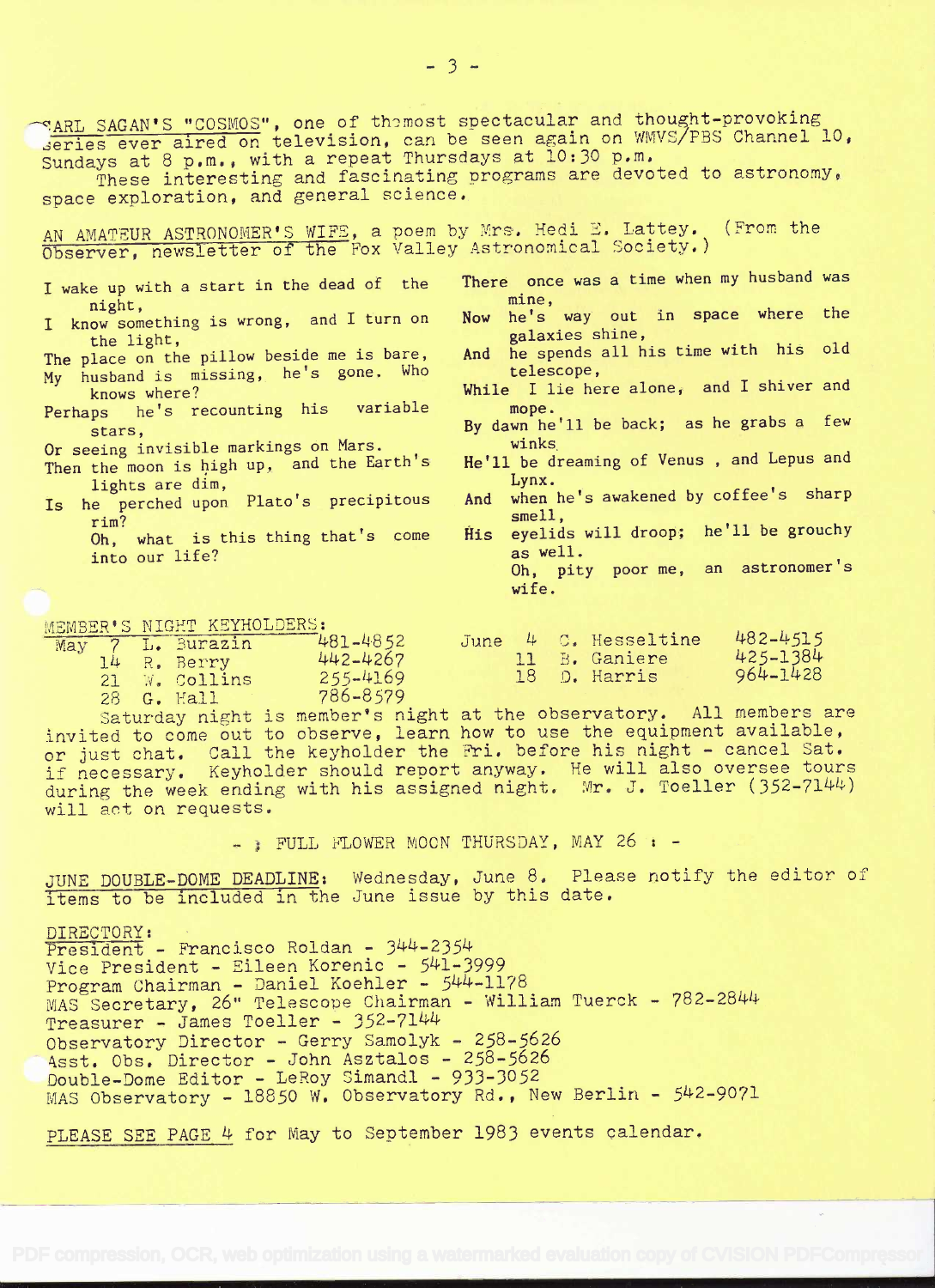CALENDAR OF EVENTS-MAY TO SEPTENBER 1983

| MAY | $\overline{4}$<br>$13 - 14$ | Wed.<br>$F-S.$ | Observatory Meeting- 7:30 p.m. at observatory.<br>37th Annual Convention of the North Central Region of the<br>Astronomical League at Des Moines, Iowa. |
|-----|-----------------------------|----------------|---------------------------------------------------------------------------------------------------------------------------------------------------------|
|     | 20                          | Fri.           | Membership Meeting & Elections- 8:00 p.m. at UWM.                                                                                                       |
| JUN | $\mathbf{1}$                | Wed.           | Observatory Meeting- 7:30 p.m. at observatory.                                                                                                          |
|     | 17 <sup>2</sup>             | Fri.           | Public Open House- 8:00 p.m. at observatory. Topic: Eclipses.                                                                                           |
|     | 24                          | Fri.           | Board Meeting- 7:30 p.m.                                                                                                                                |
|     | 26                          | Sun.           | Annual Picnic- Bring your basket and join everyone for an<br>old fashion picnic. 2 p.m. to ? at the observatory.                                        |
| JUL | $\mathbf{L}$                | Fri.           | Public Open House- 8:00 p.m. at observatory. Topic: The Planets.                                                                                        |
|     | -6                          | Wed.           | Observatory Meeting- 7:30 p.m. at observatory.                                                                                                          |
|     | 15 <sub>1</sub>             | Fri.           | Public Open House- 8:00 p.m. at observatory. Topic: The Moon.                                                                                           |
|     | 22 <sub>2</sub>             | Fri.           | Board Meeting- 7:30 p.m.                                                                                                                                |
|     | $26 - 30$                   | $T-S$ .        | ALCON'83- National Convention of the Astronomical League<br>at Jacksonville, Florida.                                                                   |
|     | 29                          | Fri.           | Public Open House- 8:00 p.m. at observatory. Topic: Deep Sky Objects.                                                                                   |
| AUG | $\overline{3}$              | Wed.           | Observatory Meeting- 7:30 p.m. at observatory.                                                                                                          |
|     | $5 - 7$                     | $F-S$          | Annual Weekend Camping Trip to Kettle Moraine State Park, Greenbush<br>Group Camping Area. Call John Asztalos, 258-5626, for details.                   |
|     | 12 <sup>°</sup>             | Fri.           | Public Open House- 8:00 p.m. at observatory. Topic: Meteor Showers.                                                                                     |
|     | 19                          | Fri.           | Board Meeting- 7:30 p.m.                                                                                                                                |
|     | 26                          | Fri.           | Public Open House- 8:00 p.m. at observatory. Topic: Deep Sky Objects                                                                                    |
| SEP | 7                           | Wed.           | Observatory Meeting- 7:30 p.m. at observatory.                                                                                                          |
|     | 9                           | Fri.           | Public Open House- 8:00 p.m. at observatory. Topic: General Astronomy.                                                                                  |
|     | 16                          | Fri.           | Membership Meeting- 8:00 p.m. at UWM.                                                                                                                   |
|     | 23                          | Fri.           | Board Meeting- 7:30 p.m.                                                                                                                                |
|     |                             |                |                                                                                                                                                         |

For further information on activities, call any of the officers listed in the "Double Dome".

 $-4 -$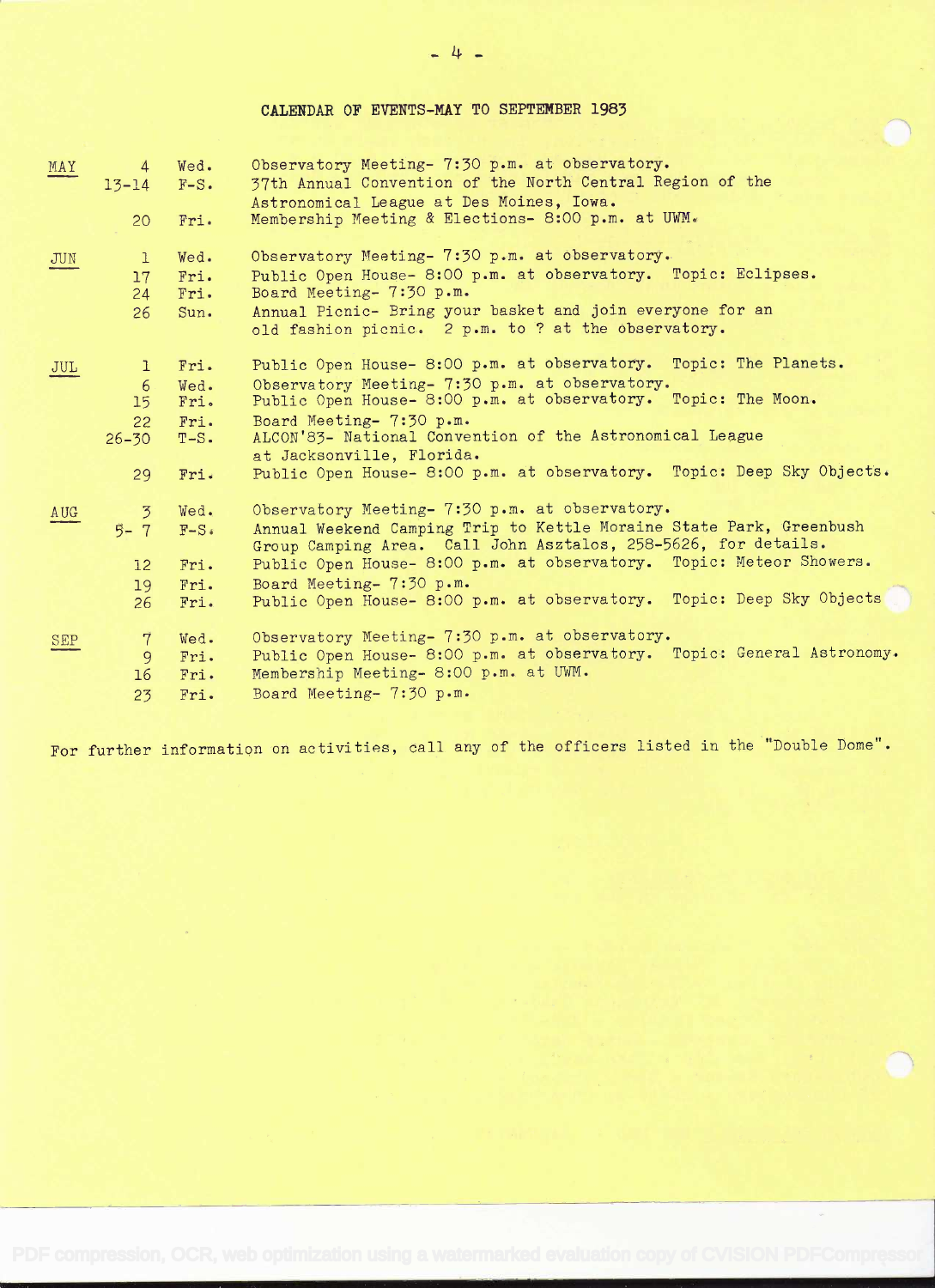

# Open House 1983

The Milwaukee Astronomical Society will hold "Public Open Houses" at its observatory, located at 18850 W. Observatory Road, New Berlin (SEE MAP ON BACK). A short talk will be given several times during each evening and everyone will be able to observe many celestial objects through our telescopes. "Open Houses" start at 8:00 p.m. on the following Friday evenings:<br>*Universe Schpses* 

Eclipses occur when a moon or planet crosses another's shadow. These events have always brought both wonder and fear to man. The upcoming partial lunar eclipse on Saturday, June 25th will be the topic for this evening.

### $\mathcal{O}$  is the  $\mathcal{O}$  in  $\mathcal{O}$  is the  $\mathcal{O}$  of  $\mathcal{O}$  is the  $\mathcal{O}$  is the  $\mathcal{O}$  is the  $\mathcal{O}$  is the  $\mathcal{O}$  is the  $\mathcal{O}$  is the  $\mathcal{O}$  is the  $\mathcal{O}$  is the  $\mathcal{O}$  is the  $\mathcal{O}$  is the  $\mathcal{$

The solar system is our astronomical neighborhood. Recently, some of the planets have been visited by unmanned spacecrafts. See pictures taken during these missions and observe some of the planets through our telescopes.

Ouly 15 Uhe Moon

The Moon, at first quarter, will be the feature object for this evening. The formation of craters, mountains, and other features of our natural satellite will be explained.

# July 29 Deep Sky Objects

Many of the distant objects outside our solar system can only be seen through telescopes like the ones at our observatory. Join us in examining these wonders of the Universe. We will also study some of the constellations.

### August 12

### Meteor Shocuers

As the Earth revolves around the Sun it comes across the remains of comets. Small pieces of rock, etc, enter our atmosphere and burn up, giving off light. This event is called a meteor shower. Come tonight and observe the Ferseus meteor shower.

Magast 26 Deep Sky Objects

Once again we will visit outer space through our many telescopes. Come and see galaxies, nebulas, star clusters, and all the many celestial objects that make up our Universe. Some of the constellations will be pointed out and explained.

# September 9 General Astronomy

Where are we in our galaxy? Come visit us this evening and find out how the Earth is related to our solar system , our galaxy, and the rest of the Cosmos.

\$1.00 donations for parking will be greatly appreciated.

BRING A SWEATER OR JACKET.....THE MOSQUITOS BITE AND IT ALWAYS GETS COLD: :!